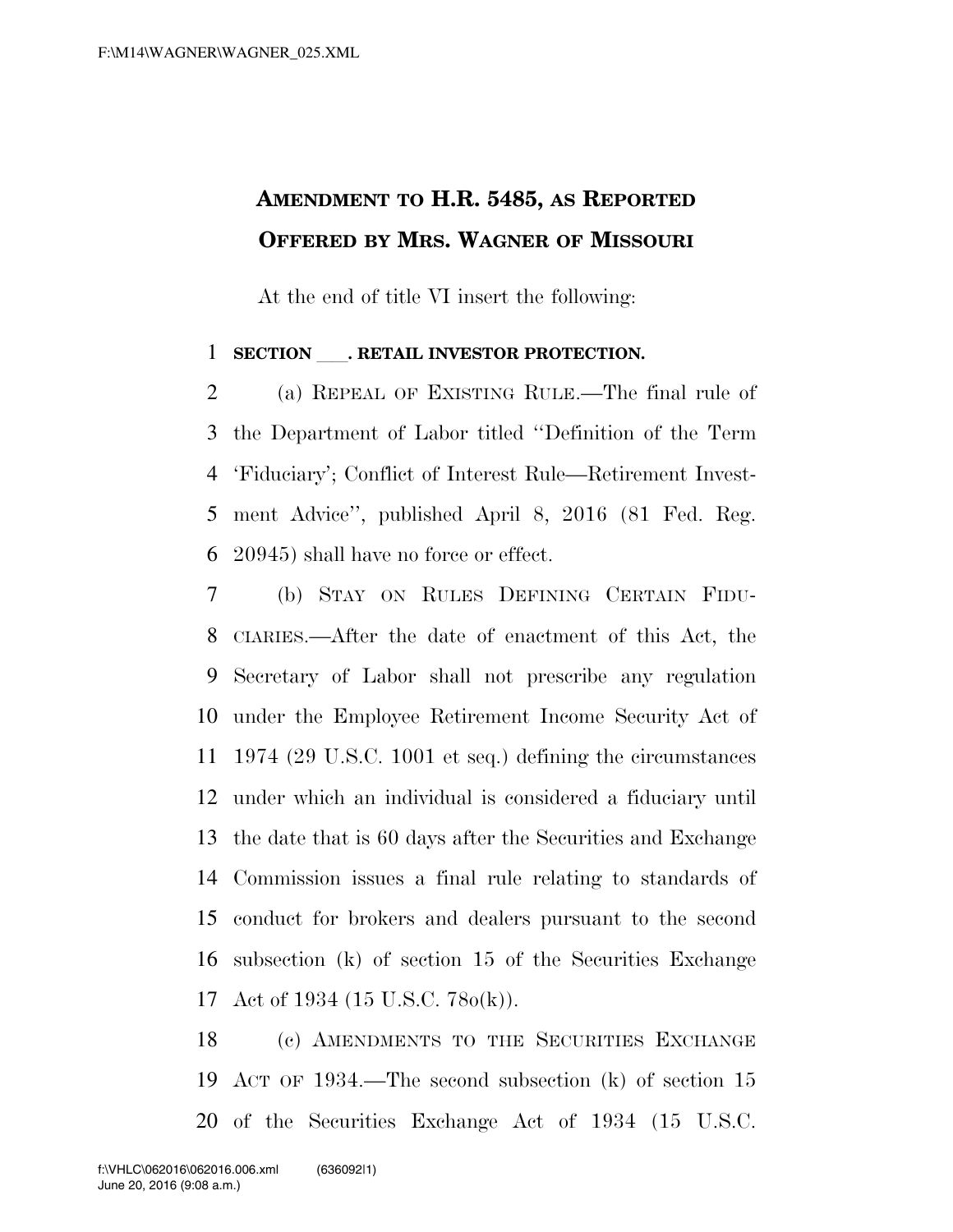$\mathfrak{D}$ 

1 78 $o(k)$ , as added by section  $913(g)(1)$  of the Dodd-Frank

 Wall Street Reform and Consumer Protection Act (12 U.S.C. 5301 et seq.), is amended by adding at the end the following: 5 "(3) REQUIREMENTS PRIOR TO RULEMAKING.— The Commission shall not promulgate a rule pursu- ant to paragraph (1) before— ''(A) providing a report to the Committee on Financial Services of the House of Rep- resentatives and the Committee on Banking, Housing, and Urban Affairs of the Senate de- scribing whether— ''(i) retail investors (and such other customers as the Commission may provide) are being harmed due to brokers or dealers operating under different standards of con- duct than those that apply to investment advisors under section 211 of the Invest- ment Advisers Act of 1940 (15 U.S.C. 20 80b–11);  $\frac{1}{2}$   $\frac{1}{2}$  alternative remedies will reduce any confusion or harm to retail investors due to brokers or dealers operating under different standards of conduct than those

standards that apply to investment advi-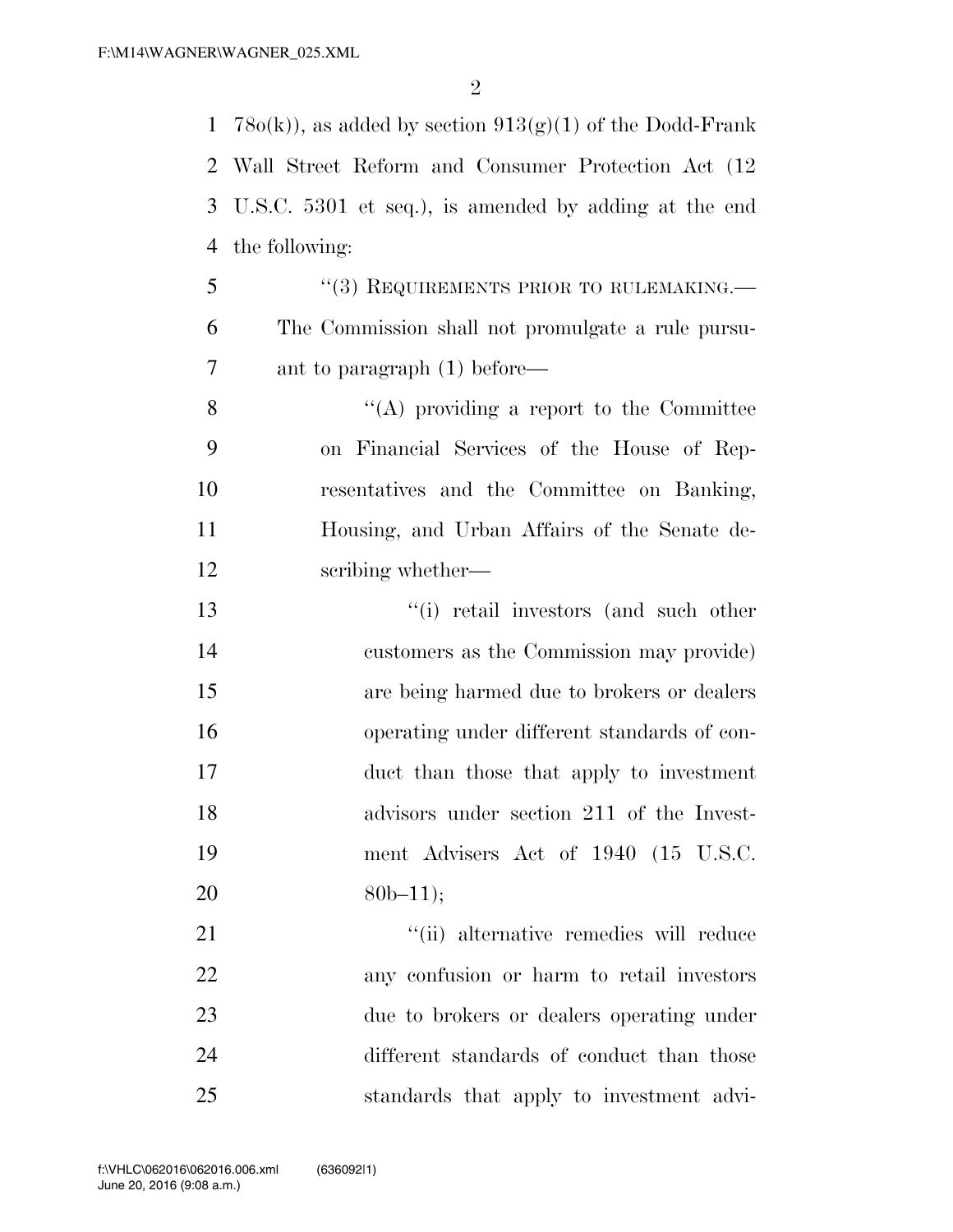| $\mathbf{1}$   | sors under section 211 of the Investment      |
|----------------|-----------------------------------------------|
| $\overline{2}$ | Advisers Act of 1940 (15 U.S.C. 80b-11),      |
| 3              | including-                                    |
| $\overline{4}$ | $\lq\lq$ (I) simplifying the titles used by   |
| 5              | brokers, dealers, and investment ad-          |
| 6              | visers; and                                   |
| 7              | $\lq\lq$ (II) enhancing disclosure sur-       |
| 8              | rounding the different standards of           |
| 9              | conduct currently applicable to bro-          |
| 10             | kers, dealers, and investment advisers;       |
| 11             | "(iii) the adoption of a uniform fidu-        |
| 12             | ciary standard of conduct for brokers,        |
| 13             | dealers, and investment advisors would ad-    |
| 14             | versely impact the commissions of brokers     |
| 15             | and dealers, the availability of proprietary  |
| 16             | products offered by brokers and dealers,      |
| 17             | and the ability of brokers and dealers to     |
| 18             | engage in principal transactions with cus-    |
| 19             | tomers; and                                   |
| 20             | $\lq\lq$ (iv) the adoption of a uniform fidu- |
| 21             | ciary standard of conduct for brokers or      |
| 22             | dealers and investment advisors would ad-     |
| 23             | versely impact retail investor access to per- |
| 24             | sonalized and cost-effective investment ad-   |
| 25             | vice, recommendations about securities, or    |